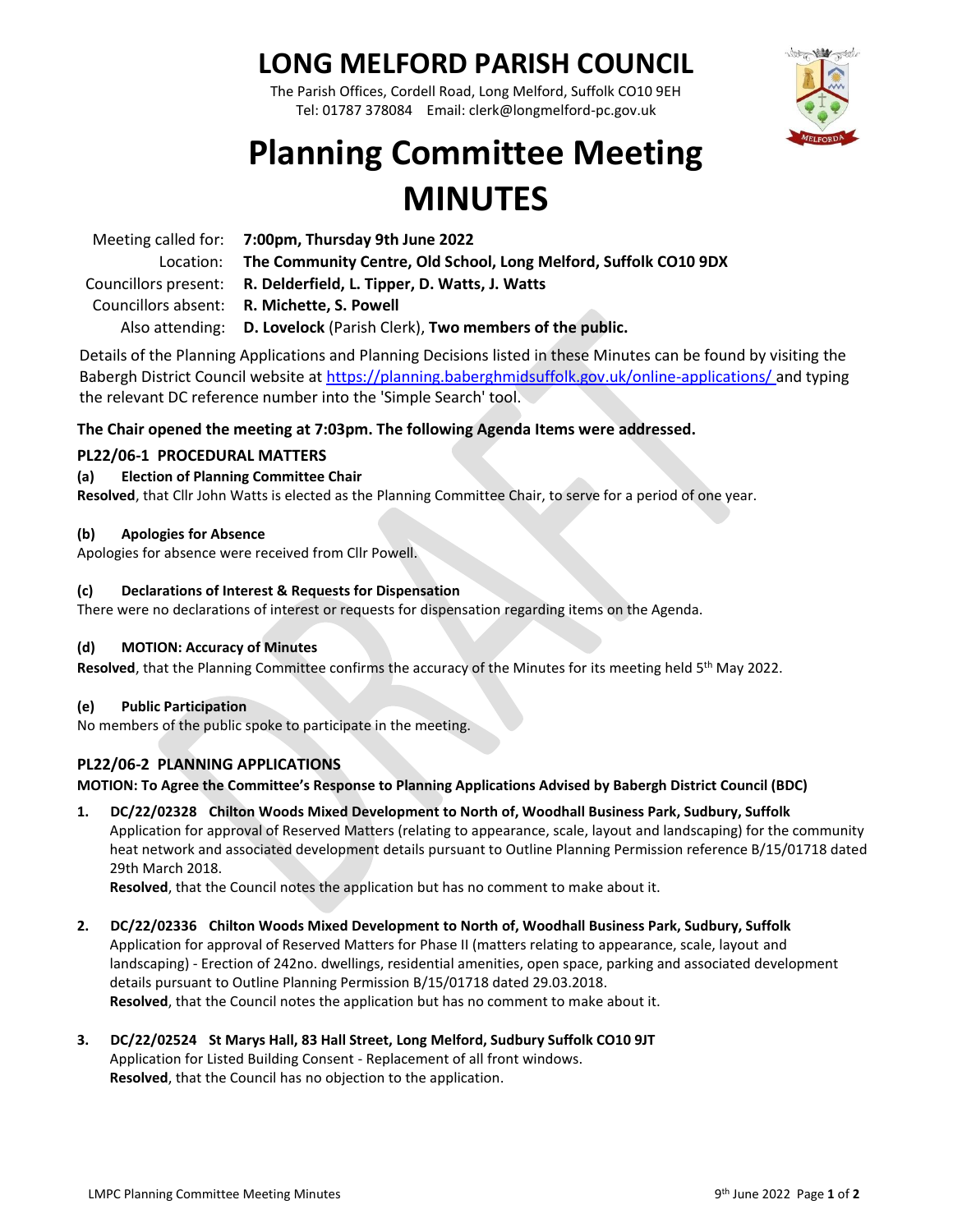#### **4. DC/22/02803 Land to the East of Meadow View, High Street, Long Melford, Suffolk**

Application for part Approval of Reserved Matters following approval of Outline Application DC/20/05175 Town and Country Planning Order 2015 - Erection of No.5 self-build dwellings with cartlodges to Plots 1,2 and 3; Creation of access (following demolition of No. 6 Harefield and stable). Submission of details for Appearance, Layout, Scale and Landscaping including part Discharge of Condition 18 (levels) and Discharge of Condition 6 ( Wildlife Sensitive Lighting Scheme) for Plot 1.

**Resolved**, that the Parish Council wishes it to be noted that it continues to vehemently object to this development, on the grounds stated in its previous submissions in respect of it. As to this application for part approval of reserved matters, it considers that insufficient information has been provided by the applicant in respect of appearance, layout, scale and landscaping to be able to make a proper determination regarding the matter.

#### **PL22/06-3 PLANNING DECISIONS**

The Planning Decisions advised by Babergh District Council were noted. (Appendix 1)

#### **PL22/06-4 REPORTS**

#### **(a) Bloor Homes Skylark Fields Development Report**

Cllr Tipper reported that the developer had been consistently breaking the planning regulations by carrying out site work out of hours and on Sundays. The breaches had been reported to the Planning Authority, who had warned the Developer that any further contraventions would result in formal action. Although Bloor Homes claimed that wheelwashing was still taking place, the amount of mud being conveyed onto the public highway indicated that this was not the case. The Developer seemed to be managing the situation just by putting up 'Mud on road' warning signs. It was agreed that a site visit should be organised with the Developer, to be attended by a number of the Parish Councillors and Mr I. McDonald as a volunteer expert advisor to the Council.

#### **PL22/06-5 DETAILS OF THE NEXT MEETING**

It was confirmed that the next Parish Council Planning Committee Meeting would be held at The Old School Community Centre, The Green, Long Melford, Suffolk CO10 9DX at 7:00pm, Thursday 7<sup>th</sup> July 2022.

#### **There being no further business, the Chair closed the meeting at 7:20pm.**

**Signed: Date:**

**J. Watts** Chair, LMPC Planning Committee